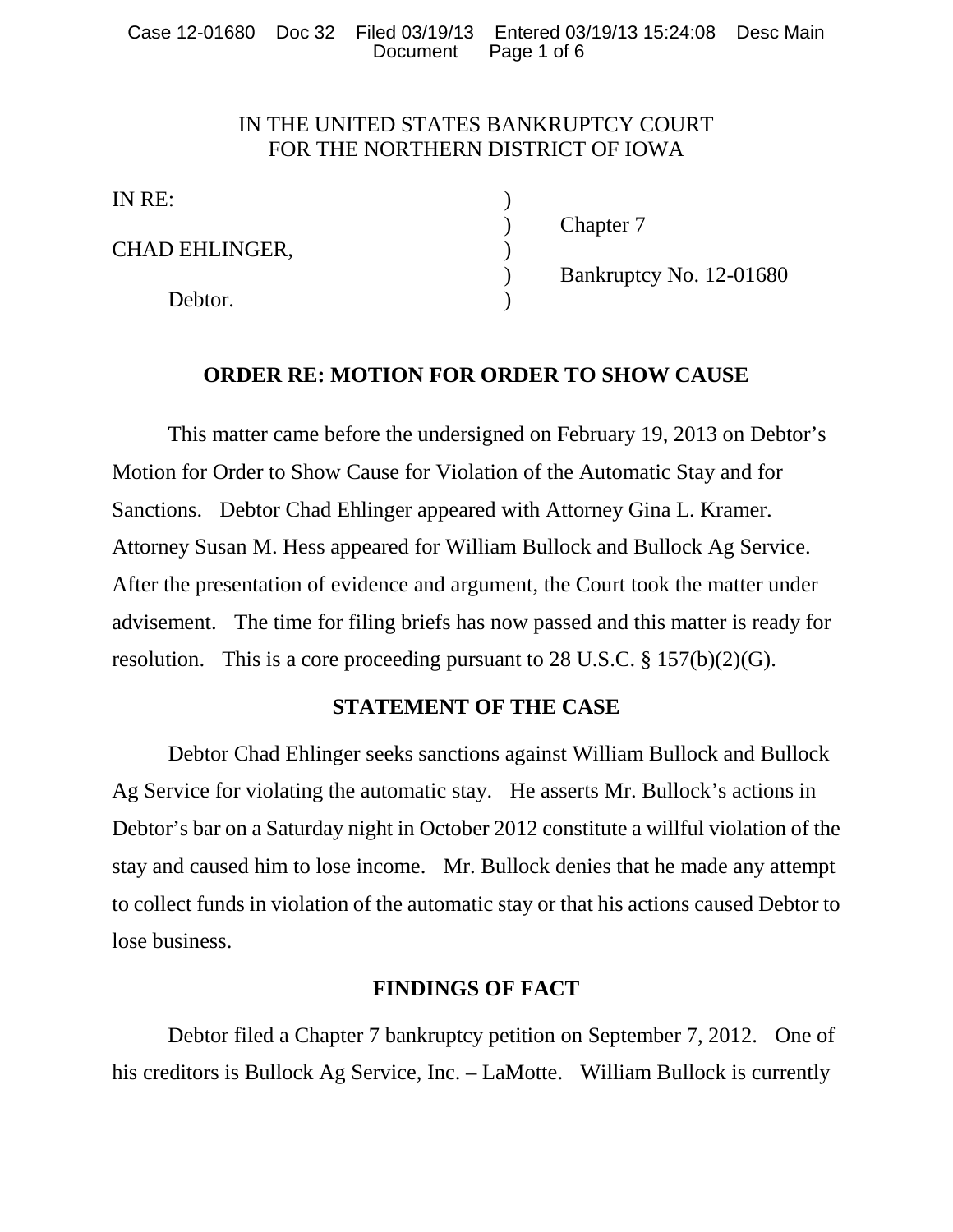the manager of the Bullock Ag Service, Inc. – Preston store. His brother Travis Bullock manages the LaMotte store, but William Bullock managed it during the time that Debtor accrued the debt there. Both Bullocks were involved in attempting to collect the judgment the LaMotte store obtained against Debtor prepetition. There is no dispute that Debtor filed bankruptcy because of the Bullock prepetition collection efforts. William Bullock acknowledged he received notice of Debtor's bankruptcy filing and was reminded by counsel to stop any collection efforts. As a businessman, Mr. Bullock understands the effects of a bankruptcy filing and the automatic stay of further collections.

On October 27, 2012, the Saturday before Halloween, William Bullock entered Debtor's bar, the County Line, at approximately midnight. A band was playing at the bar that night. Mr. Bullock was on a bus tour to various area bars to attend costume contests with his wife, neighbors and friends. The bus made an unscheduled stop at the County Line. Mr. Bullock entered the bar for the purported purpose of using the restroom.

The parties dispute what happened next. Debtor testified that Mr. Bullock approached the area of the bar where he could get behind the bar, but didn't actually go behind the bar. He stated that Mr. Bullock appeared intoxicated and was talking loudly, yelling and swearing. Debtor stated he had previously witnessed Mr. Bullock drinking and becoming louder as he became intoxicated. Debtor testified Mr. Bullock yelled something about Debtor filing bankruptcy against him, loud enough for the entire bar to hear. Debtor had Mr. Bullock escorted out of the bar.

William Bullock testified that he entered the bar and went straight to the restroom. While he was there, he saw what he thought was a drug transaction between two people who had a baggie of white powder. Mr. Bullock testified that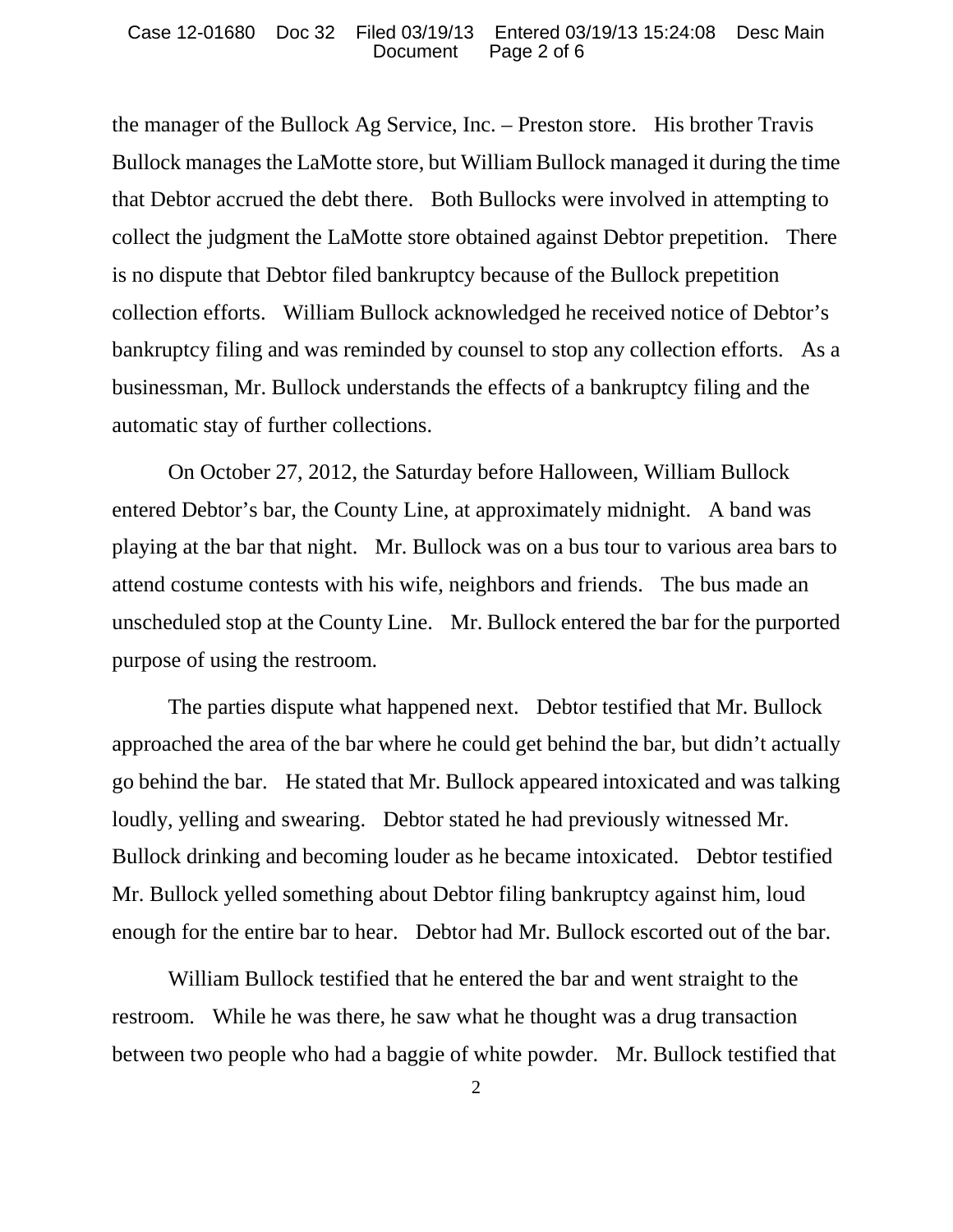he went up to the bar to report this to someone behind the bar and to buy a soda with cash he had in his hand. He had been drinking prior in the evening but had stopped by this time. He stated that when he tried to report the illegal activity in the restroom to someone behind the bar, he was roughly escorted out, causing him to drop the cash in his hand. Mr. Bullock denied yelling or talking loudly or swearing or mentioning Debtor's bankruptcy. He stated he asked the person escorting him out if he could pick up the cash he dropped.

There is no dispute that, after Mr. Bullock was escorted out of Debtor's bar, he called the police and reported the drug transaction he said he saw in the restroom. The police arrived and looked through the bar but found no illegal activity.

Debtor testified that many of the bar patrons left after Mr. Bullock started yelling and the police arrived. Debtor's Exhibits 1 and 2 are bank account records. Exhibit 3 is an extrapolation of Debtor's deposits from October 2012. Debtor estimates that his receipts on October 27, 2012 were \$1,035.27 lower than average receipts for nights in October after paying for a band. Debtor's brief documents attorney fees of \$2,607.50 and costs of \$9.45.

Debtor offered testimony by Travis Bullock, William Bullock's brother. He was not present at the bar on October 27, 2012. When he heard about the circumstances from Debtor, however, he apologized to Debtor for his brother's behavior.

#### **CONCLUSIONS OF LAW**

The filing of a bankruptcy petition automatically stays a variety of acts to collect or otherwise enforce a prepetition debt. 11 U.S.C. § 362(a). The automatic stay stops all collection efforts and all harassment to give the debtor a breathing spell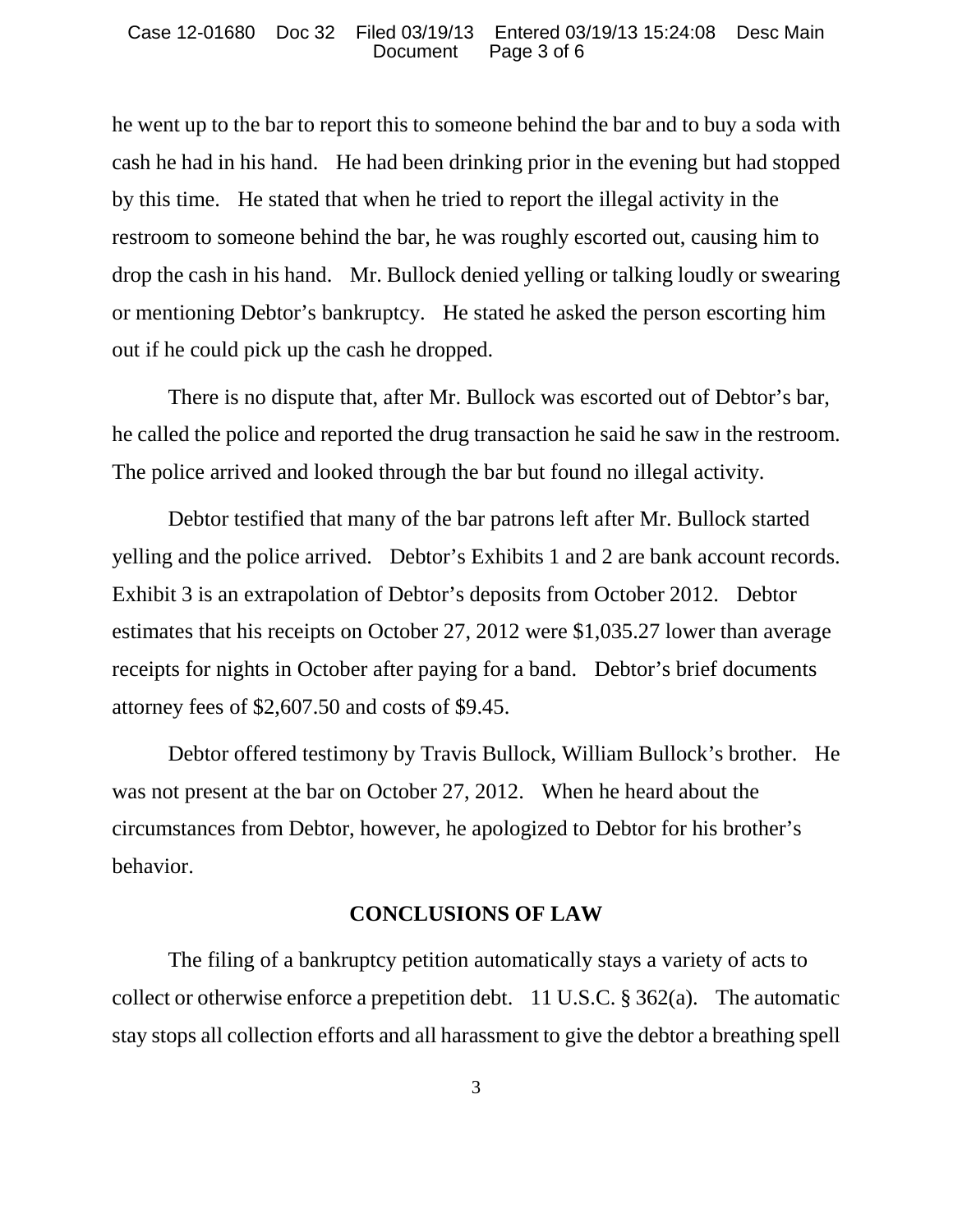from the financial pressures that led to the bankruptcy filing. In re Lynch, 415 B.R. 712, 714 (Bankr. N.D. Iowa 2009). If a creditor violates the automatic stay, the debtor is entitled to recover damages, costs and attorney fees. 11 U.S.C. § 362(k).

To prevail under  $\S 362(k)$ , the debtor must show: (1) the creditor violated the automatic stay; (2) the violation was willful; and (3) the debtor was injured by the violation. See Lovett v. Honeywell, Inc., 930 F.2d 625, 628 (8th Cir. 1991). A violation is willful "when the creditor acts deliberately with knowledge of the bankruptcy petition." In re Knaus, 889 F.2d 773, 775 (8th Cir. 1989).

In re Marino, 437 B.R. 676, 678 (B.A.P. 8th Cir. 2010).

In weighing the credibility of witnesses, the court must evaluate the evidence and testimony, including variations in demeanor as well as changes in tone of voice. Anderson v. City of Bessemer, 470 U.S. 564, 575 (1985). The court can assess credibility based upon the content of the testimony as well as the court's own experience with the way people act. In re Pearce, 400 B.R. 126, 133 (Bankr. N.D. Iowa 2009). "Where two permissible views of the evidence exist, it is the responsibility of the court to weigh the evidence presented, including the credibility of the witnesses, and make a choice between conflicting testimony." Id., citing In re Waugh, 95 F.3d 706, 712 (8th Cir. 1996).

### **ANALYSIS**

On the issue of credibility, the Court finds Debtor's testimony is more likely to be true. He testified that Mr. Bullock appeared intoxicated and was talking loudly and swearing. He had seen Mr. Bullock get loud when he was previously intoxicated. Mr. Bullock had been drinking on a bus traveling to costume contests

4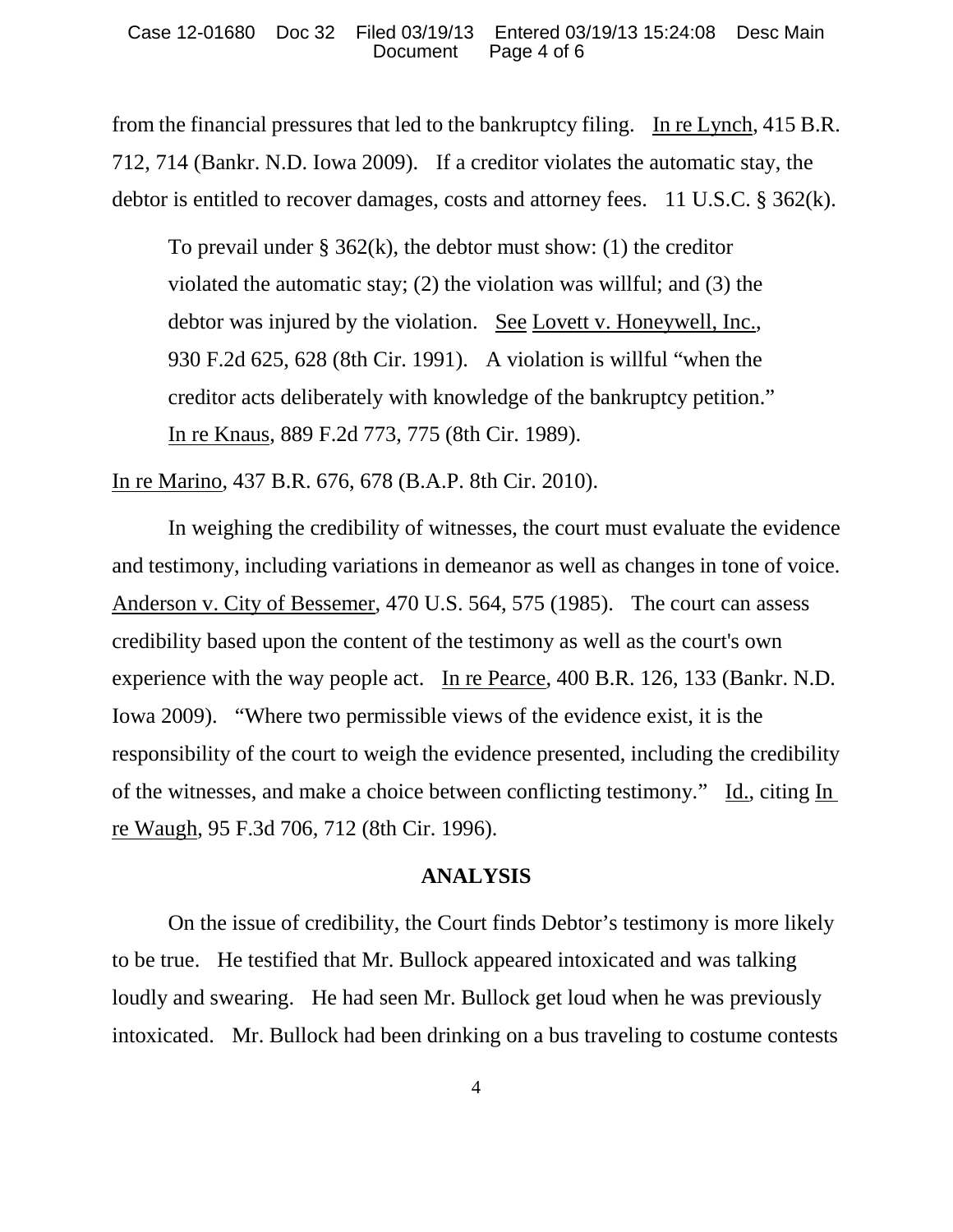in bars that evening. It is reasonable to conclude that by midnight he had consumed considerable alcohol. In Mr. Bullock's testimony, he specifically denied swearing or talking loudly or yelling. There is no dispute, however, that he was escorted out of the bar. The Court is not convinced he was ejected for merely reporting he witnessed a drug transaction in the restroom as he testified.

Mr. Bullock's assertion that he asked his escort if he could pick up the cash that dropped from his hand is also not credible. While a convenient way for him to explain why he was asking for his money, it simply is not a believable scenario. Rather, the Court is convinced that Mr. Bullock said something about Debtor's bankruptcy and wanting payment from Debtor for money owed, loudly enough to be heard by other customers in the bar. This constitutes a willful violation of the automatic stay.

The final issue is the amount of damages. Debtor produced a summary of deposits for the month of October. The deposit after the occurrences on October 27, 2012 is approximately \$1,000 lower than the rest of the month. The one-month history, however, is barely sufficient for a comparison. The Court also notes that only a couple of hours remained of the bar's open hours when Mr. Bullock appeared that night.

In conclusion, the Court finds William Bullock willfully violated the automatic stay by his actions on October 27, 2012. Based on the record presented, the Court awards actual damages of \$500. Having reviewed the attorney fee statement attached to Debtor's brief, the Court further awards attorney fees of \$500.

**WHEREFORE**, Debtor's Motion for Order to Show Cause for Violation of the Automatic Stay and for Sanctions is GRANTED.

5